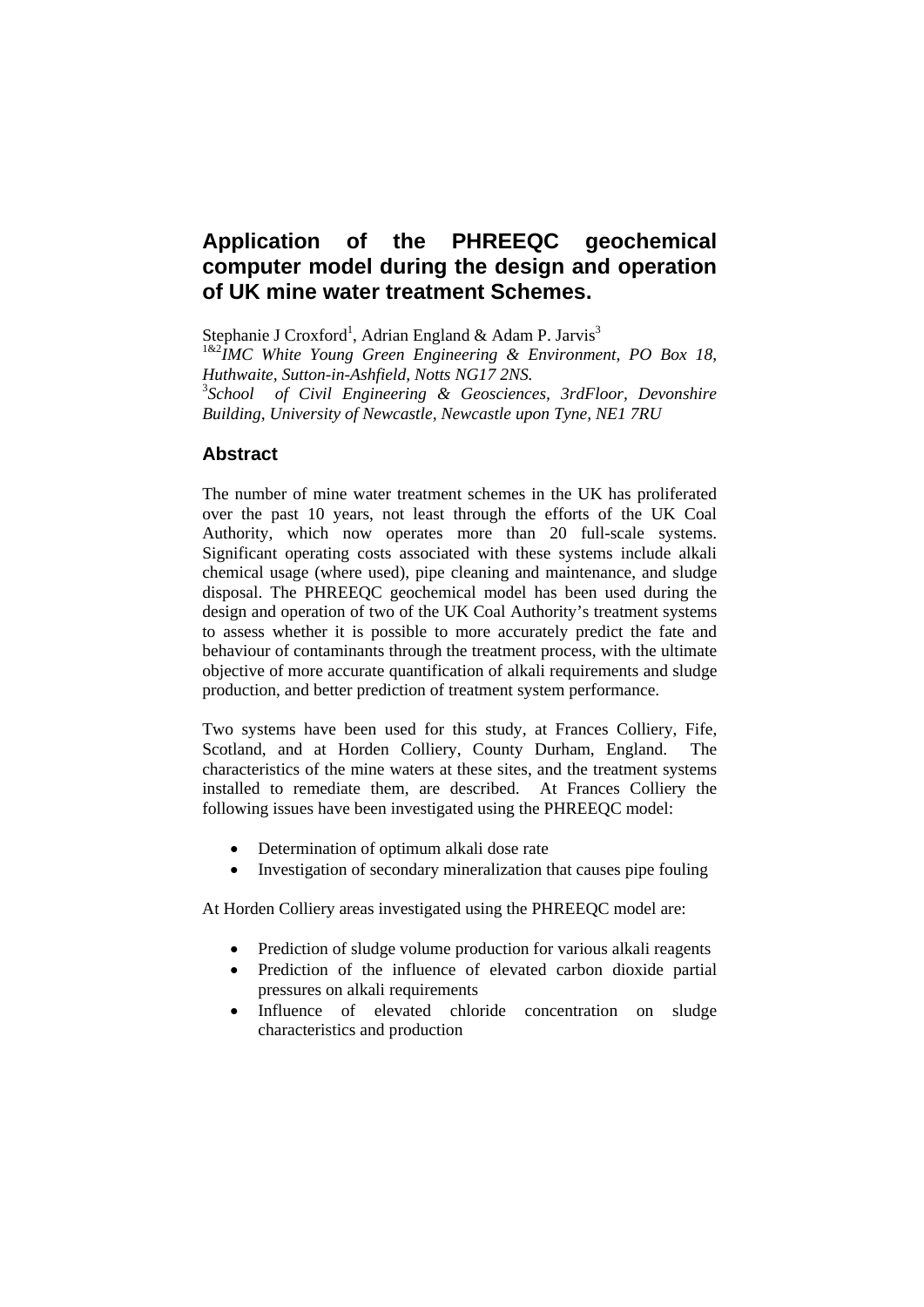The results of the investigation are presented and discussed. The study suggests that geochemical modelling may be a useful tool in determining both the geochemical processes occurring within a mine water treatment system and ultimately the likely costs involved during the operation of a particular scheme. Plans for future work include further validation of the PHREEQC model predictions by careful sampling and analysis of water chemistry and secondary mineral phases through the treatment systems. In the future it is hoped that the PHREEQC model may become a useful tool in the design phase of mine water treatment systems.

Keywords: Mine water, treatment, PHREEQC model, sludge, alkali, carbon dioxide, chloride

# **1.0 Introduction**

The PHREEQC geochemical model, designed by Parkhurst et al (1995), has been widely used to investigate geochemical processes occurring in aquatic systems. It is capable of simulating a wide range of geochemical reactions including the mixing of waters, addition of net irreversible reactions to solution, and dissolving and precipitating phases to achieve equilibrium with the aqueous phase. The model is able to consider the irreversible dissolution of solid phases under unsaturated conditions. It is also able to use the concept of partial equilibrium to maintain the solutes at saturation with respect to any secondary phases.

The PHREEQC model uses solution ion concentration data that has been recorded onsite, to determine saturation indices for the soluble solution ions. From this information PHREEQC is able to determine the potential for any precipitation of secondary mineral and amorphous phases from within the original solution chemistry under any specified environmental conditions. In order to do this, the model has to balance the chemistry between the secondary, aqueous and gaseous phases taking place by using a series of geochemical reactions.

This paper describes a new application of the PHREEQC geochemical code, namely in the design and operation of mine water treatment systems that incorporate alkali dosing. Since solid phases (i.e. alkali) are required to be dissolved within the PHREEQC model in this application, detailed information regarding the solid phases has to be entered into the model. For the purpose of active mine water treatment, initial information was required by PHREEQC on the three different types of alkali phases that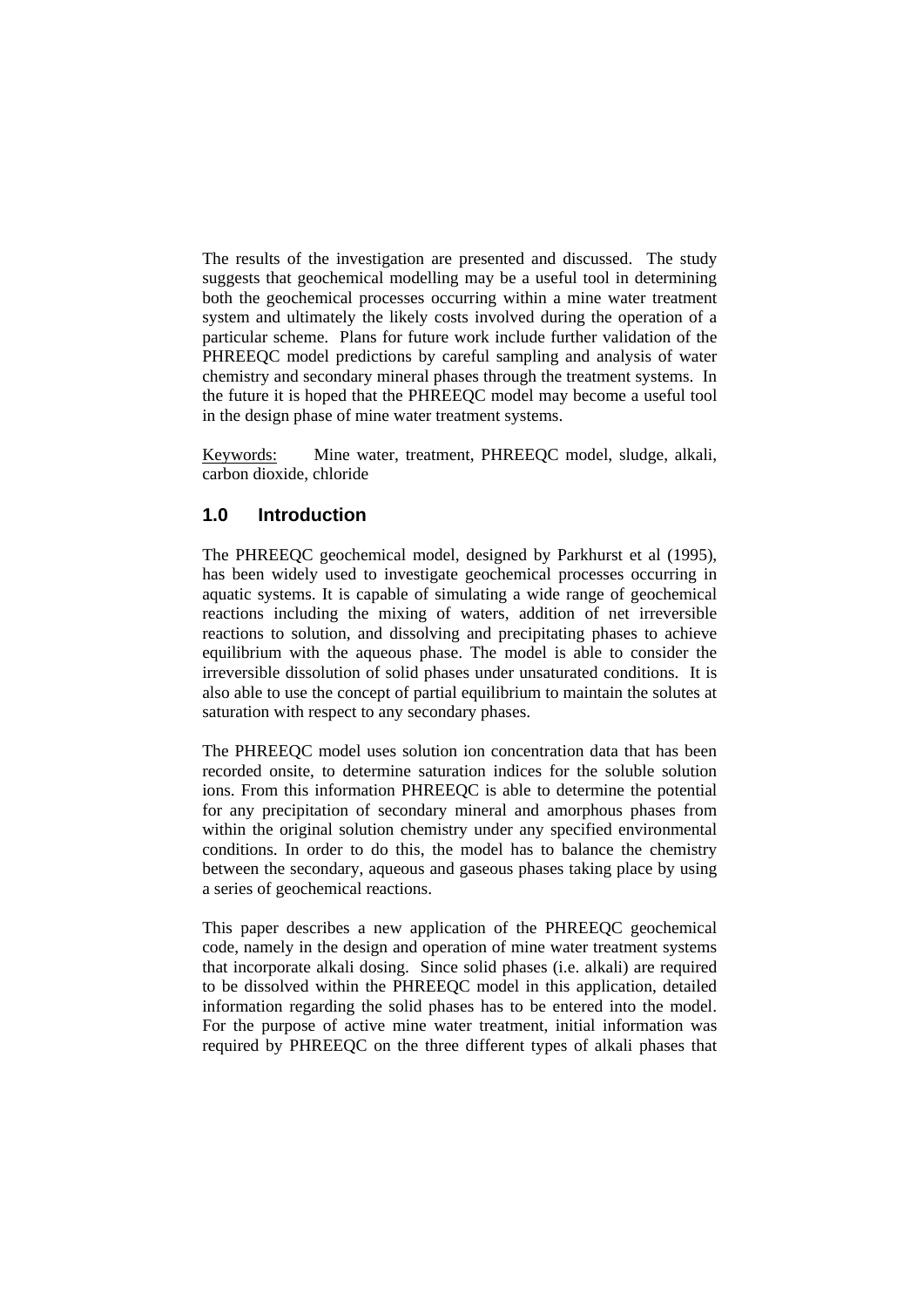were available for use in an active mine water treatment system. Any alkali phase not present within the PHREEQC database (e.g. Caustic soda, NaOH) had its solid solution formula entered into the model with a solubility constant selected from publiched data (Stumm and Morgan, 1996). Atmospheric gases such as carbon dioxide and oxygen were treated as equilibrium phases by the model. Therefore, the model equilibrated the gases with the raw and treated mine water solutions. The model was also able to vary the partial pressures of the gases to simulate the varying gas pressures that the mine water may encounter at depth.

The following study illustrates how the PHREEQC model has successfully been used to make predictions and design decisions at two active mine water treatment systems in the UK, Specific areas that have been investigated are:

- Determination of optimum alkali dose rate
- Prediction of sludge volume production for various alkali reagents
- Prediction of the influence of elevated carbon dioxide partial pressures on alkali requirements
- Influence of elevated chloride concentration on sludge characteristics and production
- Investigation of secondary mineralization that causes pipe fouling

## **2.0 Frances colliery mine water treatment scheme**

#### *2.1 Project description*

Mine water recovery in East Fife coal field is currently monitored at eight sites, including the former Frances Colliery Shaft. It was predicted that if no mine water pumping was carried out surface discharge of mine water could occur in 2005. (Recommendations for Mine Water Pumping Levels in the East Fife – IMC, December 2001). Therefore a mine water pumping and treatment scheme was established at the former Frances Colliery site and the first short pump test was carried out in the summer of 2000. (Frances Pump Test – IMC, January 2001). An extension to the treatment area was carried out for the summer of 2002 with pumping recommencing when mine waters reached the proposed trigger level at Frances of 24 m BOD. It is anticipated that mine water levels over all the interconnected mine workings in the East Fife Coalfield may be controlled by pumping at Frances.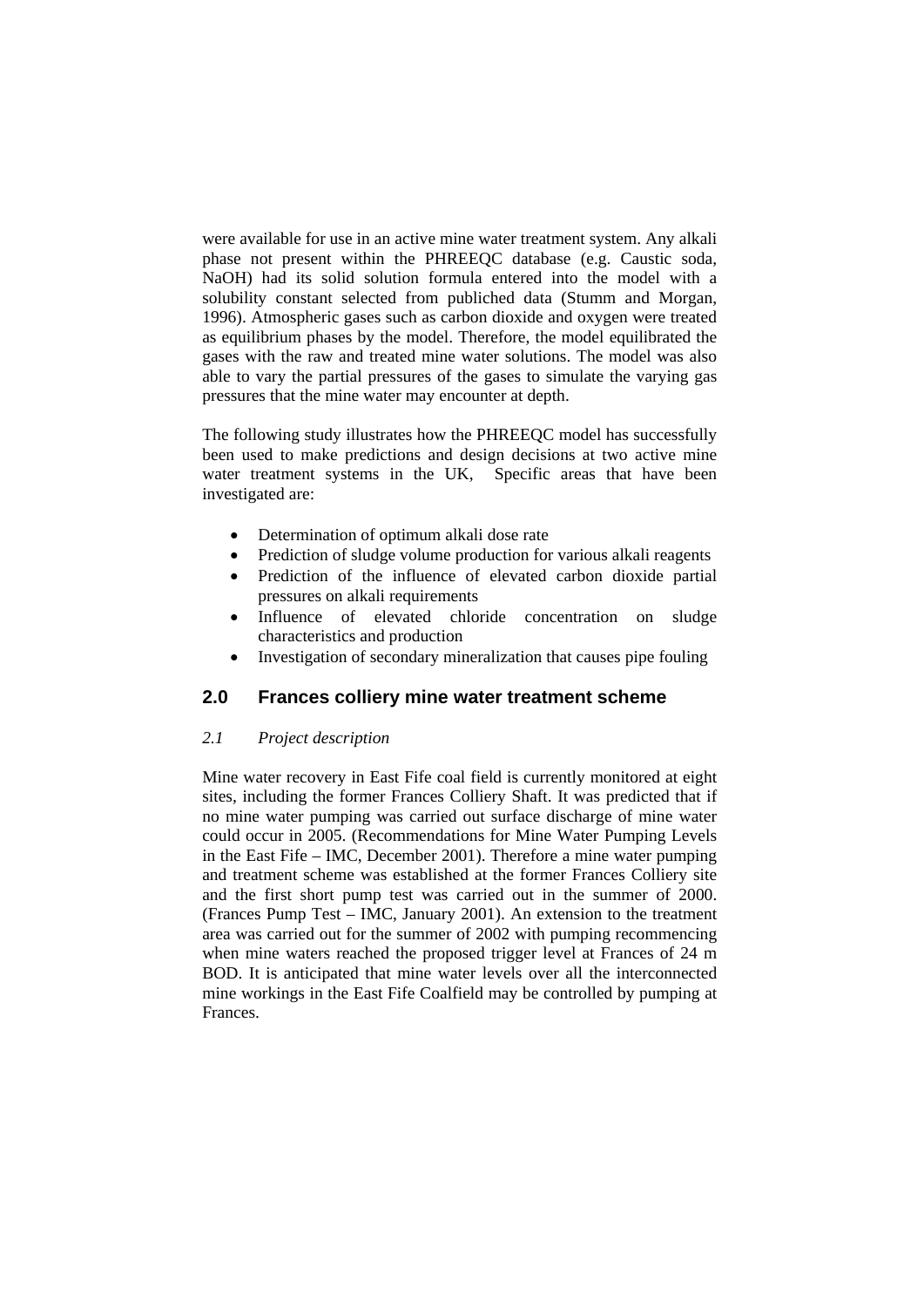The design of the treatment facility at Frances was based on the aim of reducing the total iron in the final discharge to  $\langle 10 \text{ mg/L} \rangle$  i.e. the anticipated consent limit for total iron required by SEPA from any full scheme. Historical information on the nature of the pumped mine water discharged during the previous pump test indicated that the raw mine water could be extremely acidic (1500 mg/L as  $CaCO<sub>3</sub>$ , pH 3.5) with significant levels of dissolved iron (up to 650 mg/L). However, it was anticipated that as a result of allowing the level of water in the East of Fife coalfield to rise, the pumped water quality at Frances would improve*.* 

Although, the mine water pumped during the previous pump test was net acid, the possibility that the mine water could be net alkaline was not ruled out. Therefore, the scheme was designed to treat the mine water by simple aeration and settlement techniques using a cascade principle. This method has been well tried and tested on many net alkaline mine waters.

It was decided that in order to ensure that there was sufficient capacity in the proposed settlement facilities it would be appropriate to simply use the maximum pump rates (80 L/sec) and the total iron concentrations of the mine water previously encountered during the last pump test i.e. worst case scenario.

It was known from the previous test that the iron levels in the discharge could be controlled by the addition of caustic soda. Therefore, provision was made in the design for the automatic dosing of 47% caustic soda and flocculent. 47% Caustic soda (NaOH) was added intermittently for the majority of the pump test at a dosage rate varying from 500 L/hour to 640 L/hour for 8 to 9 hours per day. This had the effect of raising the pH of the influent to the settlement ponds to c pH 8.5. The general quality of the mine water during the pump test at Frances Colliery is provided in Table 1.

# *2.2 Determination of optimum alkali dosing rate*

Frances Colliery mine water pumping test was the first scheme where PHREEQC was used to predict the effect of the dosing using the alkali, caustic soda (NaOH) on mine water quality. The geochemical model was used to determine the quantity of caustic soda required to raise the pH from between 6.22 and 6.6 to a target value of 8.5 on a mine water that was passing through the system at 80 l/s. An initial dosing rate of 500 l/hr caustic soda (47%) which equated to 1221 mg/l was input into the model,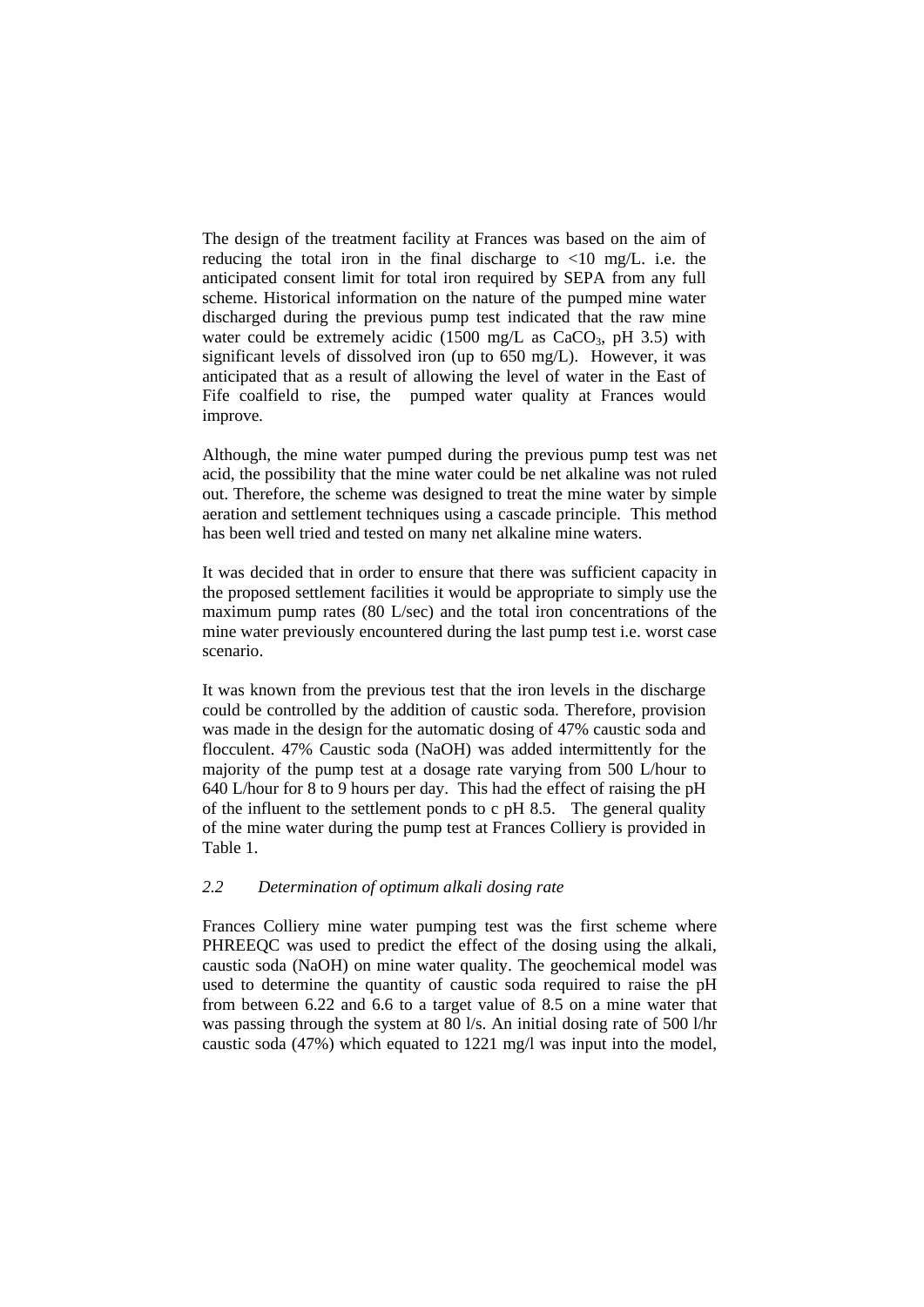as this was the maximum dosage rate available to ensure the mine water discharge remained below the SEPA total iron consent concentration of 10 mg/l. PHREEQC was then asked to reduce the dosage in an attempt to find an optimum rate where by the quality of the final discharge remained similar to that recorded at a dosage rate of 500 l/hr. Table 1 shows the raw water quality input into the PHREEQC model and Table 2 shows the results of the PHREEQC modelling at a reduced dosage rates of 180 mg/l and 160 mg/l. These dosage rates were still able to to increase the pH from an initial pH of 6.6 to the target pH of 8.5.

| <b>Variable</b>                         |              |
|-----------------------------------------|--------------|
| Temperature $(^{\circ}C)$               | 17           |
| PH                                      | 6.6          |
| Alkalinity (mg/L as CaCO <sub>3</sub> ) |              |
| $Ca$ (mg/L)                             | 371          |
| $Mg$ (mg/L)                             | 301          |
| Na (mg/L)                               | 405          |
| $K$ (mg/L)                              | 29.2         |
| Fe $(mg/L)$                             | 31.8         |
| $S(6)$ (mg/L)                           | 1750         |
| $Cl$ (mg/L)                             | 625          |
|                                         |              |
| $CO2(g) - Atm$ Pressure                 | $10^{-3.5}$  |
| $O_2(g)$ – Atm Pressure                 | $10^{-0.67}$ |

*Table 1: Raw mine water quality at Frances colliery* 

|  | Table 2: Modelled mine water using caustic soda |  |  |  |
|--|-------------------------------------------------|--|--|--|
|  |                                                 |  |  |  |

|             | <b>Sample Date: 26/03/03</b> |         |                                              |
|-------------|------------------------------|---------|----------------------------------------------|
|             | <b>Model Concentration</b>   |         | <b>Recorded Onsite Final Discharge Conc.</b> |
| <b>Ions</b> | moles/l                      | mg/l    | mg/l                                         |
| Al          | 4.07E-06                     | 0.11    | 0.12                                         |
| Ca          | 9.26E-03                     | 371.14  | 322                                          |
| Cl          | 1.76E-02                     | 623.92  | 648                                          |
| Fe          | 5.69E-04                     | 31.77   | 20.5                                         |
| $\bf K$     | 7.47E-04                     | 29.21   | 28                                           |
| Mg          | 1.24E-02                     | 301.44  | 292                                          |
| Mn          | 1.39E-04                     | 7.64    | 6.36                                         |
| Na          | 2.16E-02                     | 496.58  | 477                                          |
| S           | 1.82E-02                     | 1747.20 | 1590                                         |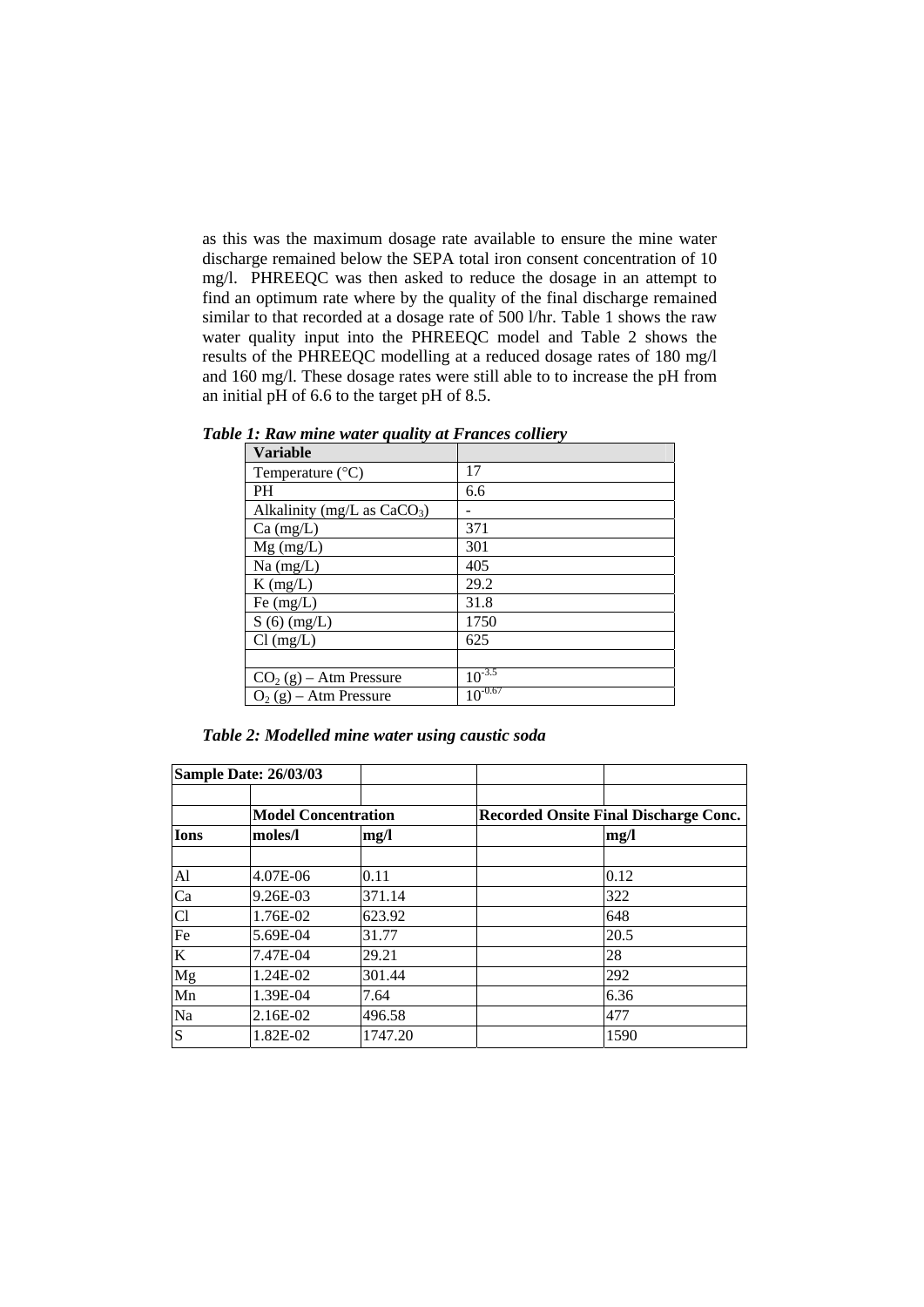160 mg/l of NaOH was required in the 80 l/sec of mine water to increase the pH from 6.6 to 8.5

Note: Model used raw chemical data for 13/06/03 and instructed PHREEQC to dissolve NaOH into the raw water and predict the final discharge water quality.

| <b>Sample Date: 13/06/03</b> |                            |         |                                              |
|------------------------------|----------------------------|---------|----------------------------------------------|
|                              | <b>Model Concentration</b> |         | <b>Recorded Onsite Final Discharge Conc.</b> |
| <b>Ions</b>                  | moles/l                    | mg/l    | mg/l                                         |
|                              |                            |         |                                              |
| Al                           | 3.71E-06                   | 0.10    | 0.08                                         |
| Ca                           | 8.63E-03                   | 345.89  | 246                                          |
| Cl                           | 1.50E-02                   | 531.75  | 623                                          |
| Fe                           | 8.30E-04                   | 46.35   | 78                                           |
| K                            | 6.27E-04                   | 24.52   | 28                                           |
| Mg                           | 1.00E-02                   | 243.10  | 261                                          |
| Mn                           | 1.30E-04                   | 7.14    | 3.68                                         |
| Na                           | 1.77E-02                   | 406.92  | 629                                          |
| S                            | 1.63E-02                   | 1564.80 | 1680                                         |
|                              |                            |         |                                              |

180 mg/l of NaOH was required in the 80 l/sec of mine water to increase the pH from 6.22 to 8.5

Note: Model used raw chemical data for 13/06/03 and instructed PHREEQC to dissolve NaOH into the raw water and predict the final discharge water quality.

The PHREEQC geochemical model was able predict the final water, generally to within the  $5 - 10\%$  of those values recorded on site. However, PHREEQC predicted that the amount of caustic required to maintain this quality was almost an order of magnitude lower than that initially thought to be required to raise the pH to a value of 8.5. This prediction was later put to the test during the pump test as the caustic soda dosage rate was gradually reduced and it was found that the mine water at Frances Colliery could be effectively treated at a lower dosage rate than was previously thought. The final water quality remained in a similar range to that predicted. Therefore, it was decided that less alkali dosing would be required in future.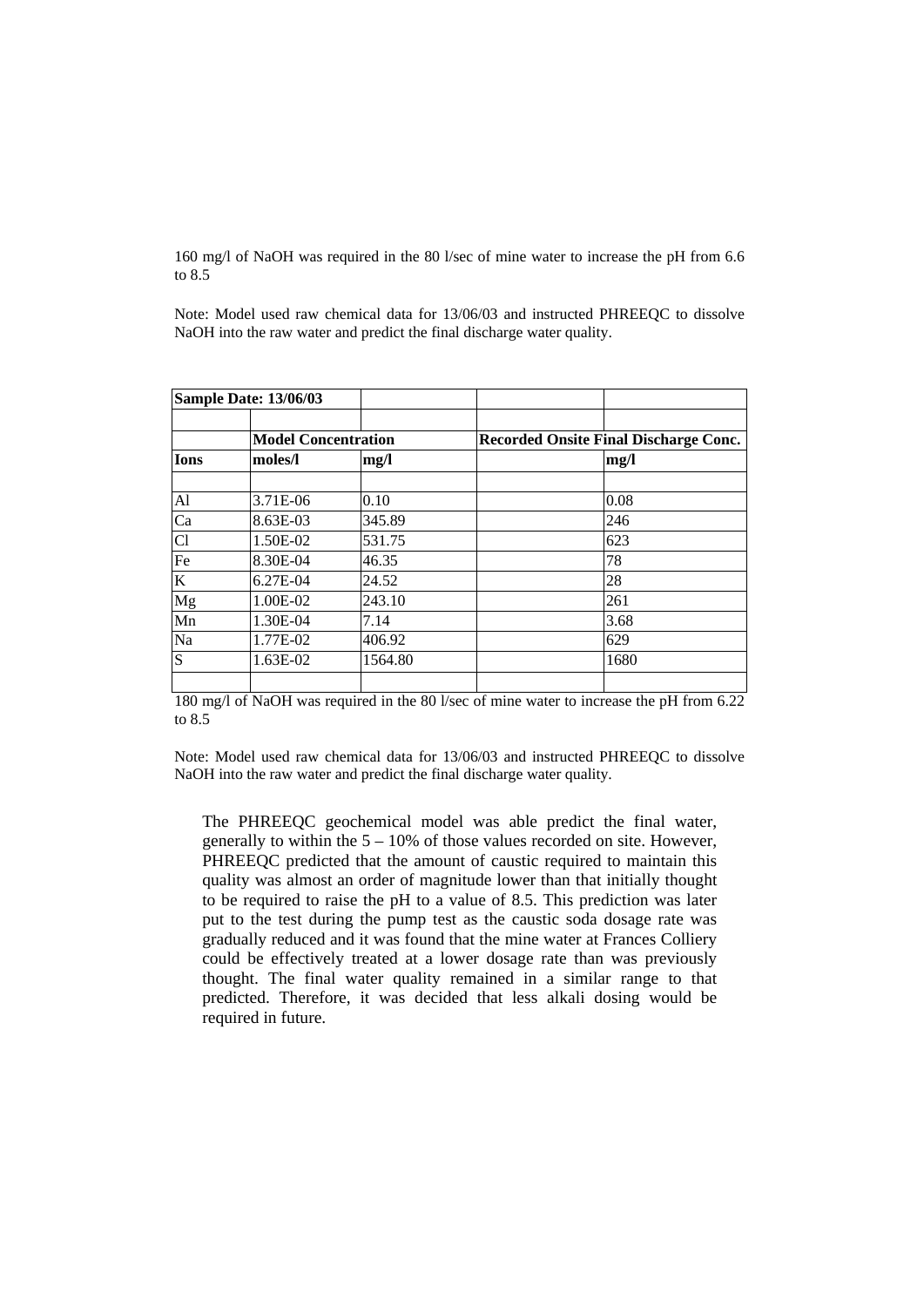#### *2.3 Identification of secondary phase mineralisation*

During the pump test at Frances Colliery, it became apparent that a yellow/ white secondary mineral or amorphous phase was rapidly precipitating on the surface of the pH probe and delivery pipework within the treatment plant. The system was becoming fouled within 4 hours of it being cleaned. Therefore, it was not possible to use the automatic dosing system to control the mine water pH.

The PHREEQC geochemical model was used in this situation to identify any possible secondary phases that could have been precipitating out of the mine water and on to the pipework and pH probe. By inputting the quality of the mine water into the model and adding the dosage of caustic being used at the time of the precipitation event, it was possible to list the likely secondary phase that could be causing the problem. According to the saturation indices determined by PHREEQC, the precipitate was likely to be either Gypsum  $(CaSO<sub>4</sub>.2H<sub>2</sub>O)$  or Epsomite (MgSO<sub>4</sub>, 7H<sub>2</sub>O). However, precipitation of Jarosite  $(KFe<sub>3</sub>(SO<sub>4</sub>)/(OH)<sub>6</sub>)$  could not be ruled out. Laboratory experiment conducted by Croxford, (2003), showed that it is possible for secondary amorphous phases to form in a solid solution state, where all three secondary phases could form as a solid mixture, rather than a pure form of just one. Unfortunately, it has not been possible to analysis a sample of this material to date, so we are unable to validate PHREEQC's prediction at present.

The use of PHREEQC to detemine the possible formation of secondary phases during this project has illustrated how successful the model could be in pre-empting maintenance problems, such as fouling of pipe ranges and connectors, within current and future waste water treatment plants. This method of secondary phase prediction could aid in the minimisation of maintenance problems during the operational phase of the scheme.

## **3.0 Horden Mine Water**

## 3.1 *Project description*

The Coal Authority, working in conjunction with Local Authorities, the Environment Agency and other interested parties, is working to develop a long-term strategy to control mine water in Durham. A long-term solution has not yet been finalised and temporary pumping and treatment system is required at Horden that will delay the recovery of the rising water. In this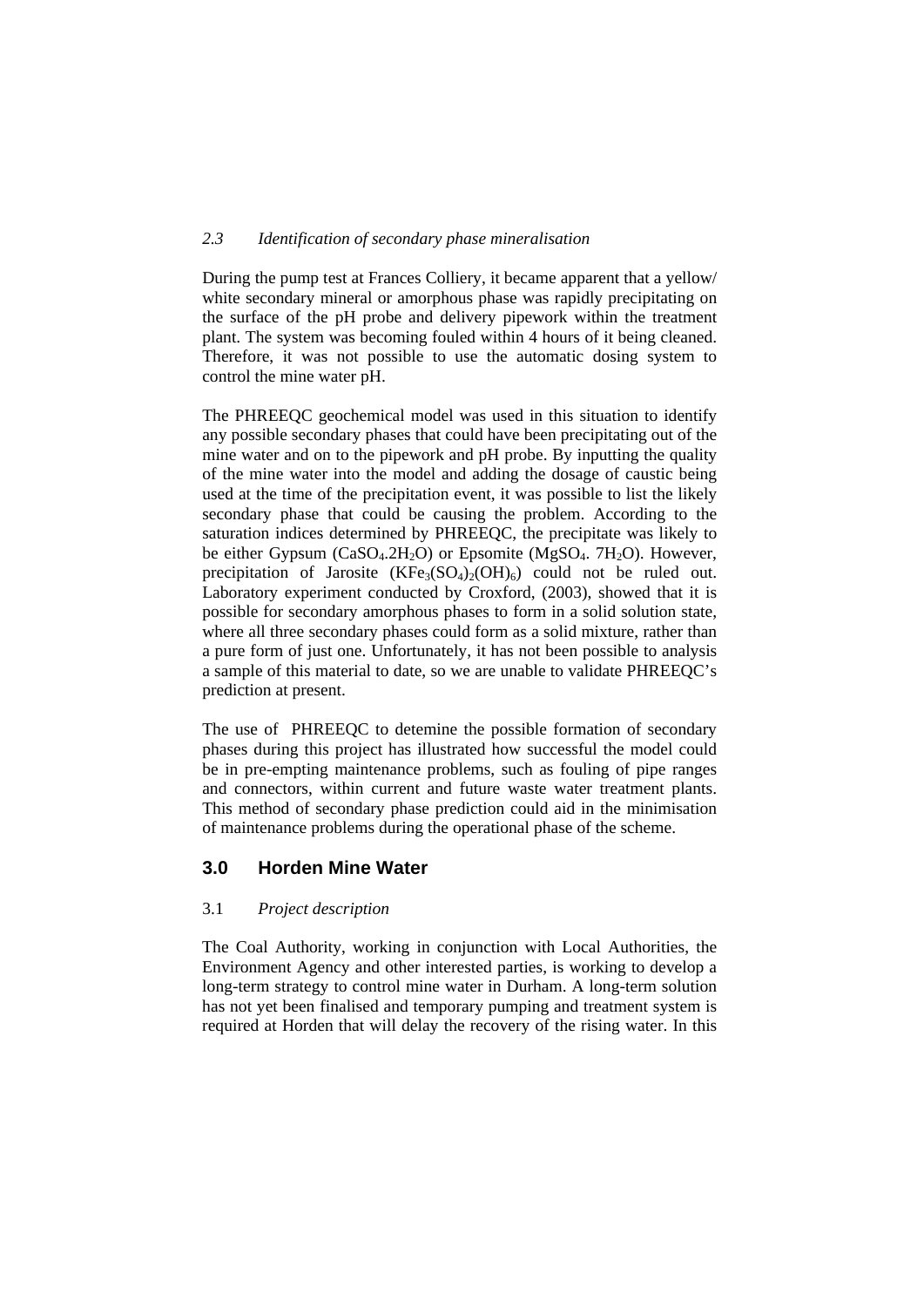way the water supply can be protected while a final system is designed and constructed.

The mine water pumped from the shaft at Horden contains increased levels of iron, which need to be reduced before the water is discharged into the sea. An active treatment system was proposed where mine water is pumped to the treatment plant using submersible pumps lowered down Horden South Shaft. The flow is split into 3 process streams, each with a rated capacity of 140m<sup>3</sup>/hr, giving a total capacity of 420m<sup>3</sup>/hr (117L/s) when all three streams are on-line or  $280m^3/hr$  (77L/s) when one of the streams is off-line for maintenance.

The mine water is initially aerated to strip any dissolved carbon dioxide prior to removing up to 200mg/l of dissolved iron. Based on the preliminary studies undertaken to date it is proposed to remove the iron using a two stage precipitation process designed to precipitate it in a manner that minimises the volume of sludge generated (this process is called the 'High Density Sludge Process'). The precipitated iron particles are separated from the treated water in a clarifier. Treated water is removed from the top of the clarifier into a final effluent sampling sump and discharged via gravity into the North Sea. Sludge is removed from the base of the clarifier and either re-circulated back to the Stage I Reactor Tank or transferred to a sludge holding tank.

Prior to the commencement of pumping at Horden, there were few details of anticipated mine water quality and this was based upon historic information. In order to provide some ideas on mine water quality, a series of hydrological surveys were carried out at open mine shafts in the area and at the same time, discrete samples of water in the shaft columns were taken for analyses. The water was found in most cases to be stratified, better quality of water at the top of the shaft column and worse quality nearer the bottom of each shaft. It is thought that this is because the upper layers of water are derived from the Permian that lies above the Coal Measures, rather than water that has been in intimate contact with pyritic material. This survey along with the investigation into likely flow paths also established the criterion for the temporary pumping arrangements. The quality of the water to be treated at Horden was uncertain as water pumped from the mine shaft will comprise a mixture of relatively clean surface water and deep iron laden brackish water. The plant was designed to treat any mixture of these two waters.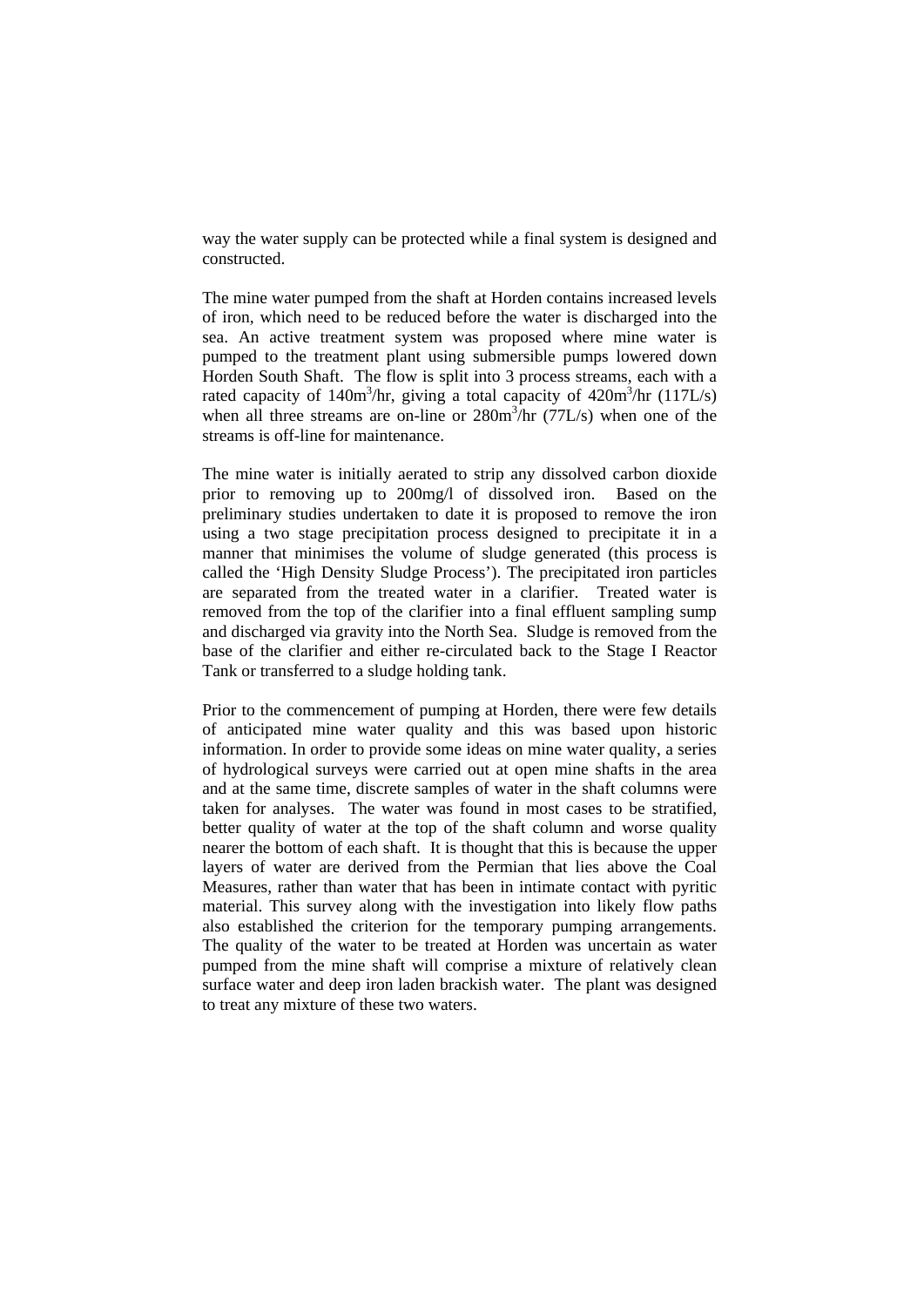#### 3.2 *PHREEQC prediction of sludge volumes and pH for various alkali reagents*

PHREEQC was successfully used during the outline design stage of the Horden mine water project. Initially the model aided the identification of the most effective and efficient alkali to be used in an active mine water treatment scheme. It was able to determine the quantity of alkali required to raise the pH from about 6 to between pH 8 and 8.5. Three different alkalis were used during the study. These were; caustic soda (NaOH), calcium hydroxide  $(Ca(OH)_2)$  and sodium carbonate  $(Na_2CO_3)$ . Some of the formulas for these alkalis were not present in the PHREEQC database. Therefore, alkali formulas and Log-K values selected from Stumm and Morgan (1996), were entered into the database. The alkalis were inputted into the PHREEQC model as equilibrium phases that could be precipitated or dissolved in accordance with environmental conditions.

As well as being able to calculate the quantity of each alkali required to raise the pH to between 8.0 and 8.5, it was also possible to utilise PHREEQC to estimate the likely volume of sludge generated by each of the three alkalis, during the active treatment process. Table 3 shows the quality of water from Horden, which was inputted, into the PHREEQC and Table 4 shows the quantity of each of the three alkalis required to raise the pH to between 8 and 8.5. It also shows the quantity of sludge expected to be generated during the used of each alkali.

| <b>Variable</b>               |           |
|-------------------------------|-----------|
| Temperature $(^{\circ}C)$     | 17        |
| <b>PH</b>                     | $5.9 - 6$ |
| Alkalinity (mg/L as $CaCO3$ ) |           |
| $Ca \, (mg/L)$                | 2000      |
| $Mg$ (mg/L)                   | 1000      |
| $Na$ (mg/L)                   | 2000      |
| $K$ (mg/L)                    | 1000      |
| Fe $(mg/L)$                   | 200       |
| $S(6)$ (mg/L)                 | 3500      |
| $Cl$ (mg/L)                   | 35000     |

*Table 3: Horden water quality (general mine water quality for design purpose only)*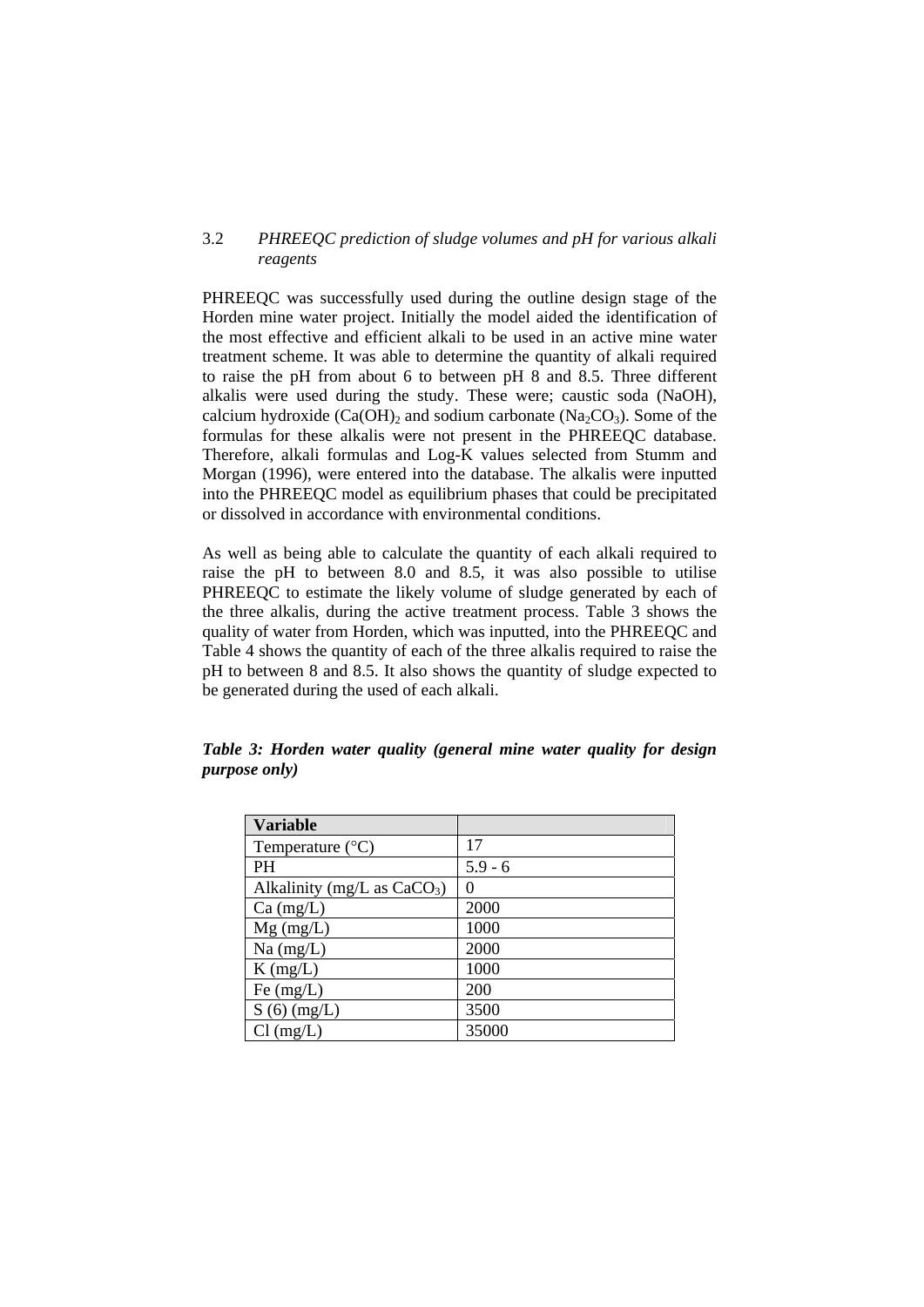| $CO2(g) - Atm$ Pressure | $10^{-3.5}$  |
|-------------------------|--------------|
| $O_2(g)$ – Atm Pressure | $10^{-0.67}$ |

*Table 4: Alkali concentration and predicted pH and sludge volumes (dry weight)* 

|                                           | <b>NaOH</b> | Ca(OH) <sub>2</sub> | Na <sub>2</sub> CO <sub>3</sub> |
|-------------------------------------------|-------------|---------------------|---------------------------------|
| Conc. of alkali to reach   0.4            |             | 0.37                | 0.53                            |
| target pH $(g/l)$                         |             |                     |                                 |
| Predicted pH                              | 8.27        | 8.23                | 8.24                            |
| <b>Sludge Volumes</b>                     |             |                     |                                 |
| CaSO <sub>4</sub> (t/yr)                  | 2790        | 2760                | 2790                            |
| CaCO <sub>3</sub> (t/yr)                  | 40          | 40                  | 40                              |
| Ca(HCO <sub>3</sub> ) <sub>2</sub> (t/yr) | 150         | 150                 | 150                             |
| Total $(t/yr)$                            | 2980        | 2950                | 2980                            |

It is apparent from the modelling data that the total tonnage of sludge estimated to be generated each year through the use of all three alkalis is very similar. The likely volume of alkali required to raise the pH to the target range of between pH 8 and 8.5 is also very similar. However PHREEQC determined that the treatment scheme would use slightly lower quantities of  $Ca(OH)$ <sub>2</sub> than NaOH and Na<sub>2</sub>CO<sub>3</sub> to achieve the target pH range. The model also calculated the generation of slightly lower quantities of sludge using  $Ca(OH)$  compared to the other two alkalis. Therefore, depending on price and availability, the PHREEQC model determined  $Ca(OH)$ <sub>2</sub> as the most logical choice in the treatment of mine water at Horden.

## *3.3 Predicted effect of increasing CO2 partial pressure on alkali requirement.*

As the mine water in the pump shaft at Horden is expected to be at an initial depth of approximately 265m below OD it is expected that the partial pressure of the gaseous phases will vary as the mine water travels from depth to surface prior to treatment. One of the main concerns of treating a water from this depth is the effect of Partial Pressure on carbon dioxide gas  $(PCO<sub>2</sub>)$ . This gas can dissolve in solution forming varying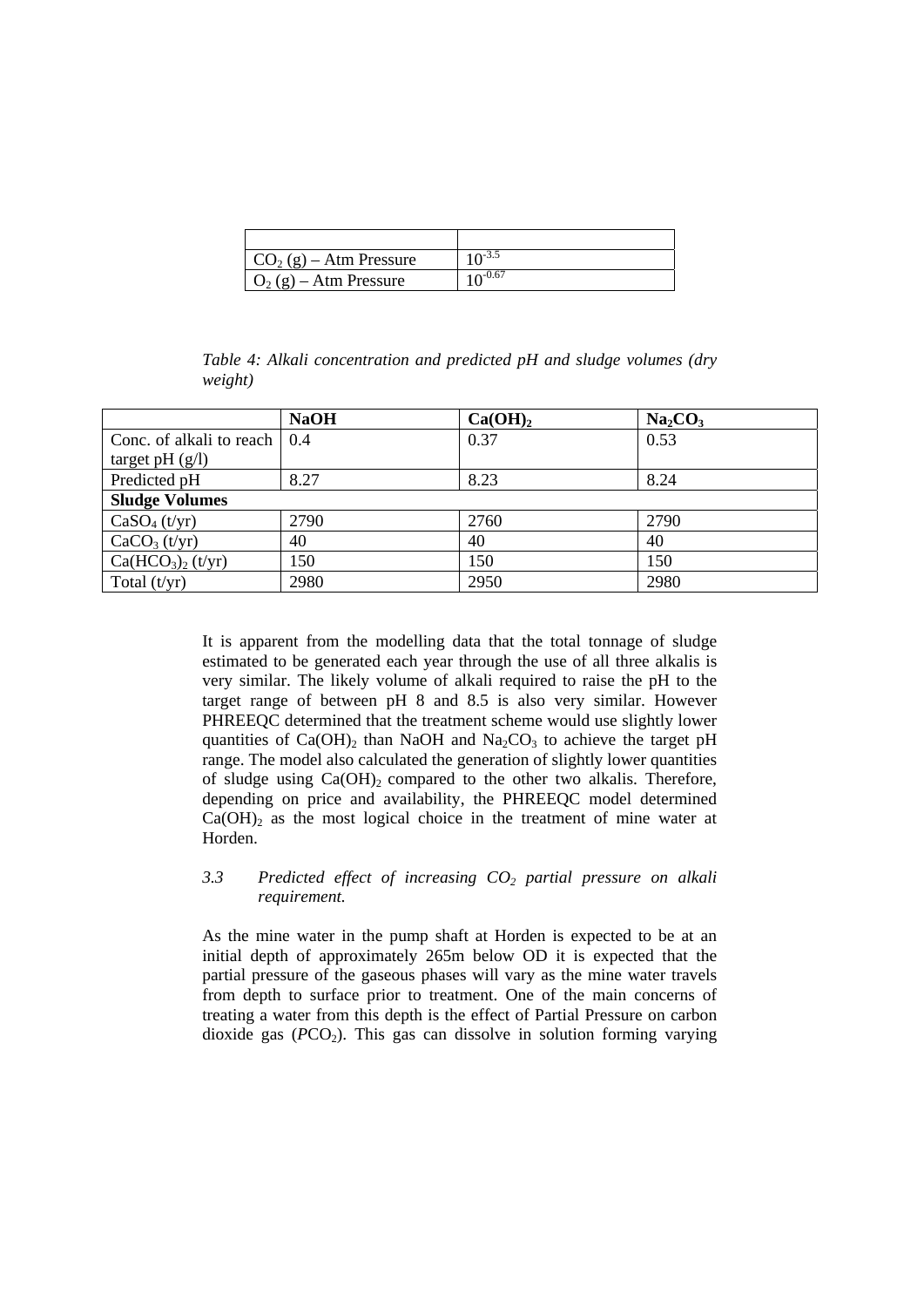quantities of carbonic acid  $(H_2CO_3^*)$ , hydrogen carbonate  $(HCO_3^-)$  and carbonate  $(CO_3^2)$  ions, depending on the pH of the mine water. If the pH < 6.35 elevated  $PCO<sub>2</sub>$  partial pressure will result in increased (temporary) acidity as H<sub>2</sub>CO<sub>3</sub>\*. However, if the pH > 6.35 the elevated  $PCO<sub>2</sub>$  will contribute to alkalinity as  $HCO<sub>3</sub>$ . If the partial pressure is high, it forces more carbon dioxide gas to stay in solution and if the pH of the mine water is also net acidic it encourages the pH to stay in solution in an acidic form.  $(H_2CO_3^*)$ .

Therefore, the pH is suppressed further as a result of the temporary acidity. As the mine water makes its journey from deep within the mine workings to the surface the pressure exerted on the gasses to stay in solution is reduced. This causes degassing within the mine water which subsequently results in a reduction of the temporary acidity. This variation in temporary acidity need to be considered when determining alkali dosage rates for treatment plants.

The PHREEQC geochemical was a valuable tool that was used in the determination of alkali dosage rates under varying carbon dioxide partial pressures. The model was asked to calculate the amount of alkali required to raise the mine water pH from about pH 6 to the target range of between 8.0 and 8.5 under varying *PCO*<sub>2</sub> conditions. Figure 1 and Table 5 illustrates the quantities of each alkali that was required to ensure the pH was raised to within the target range of  $8.0 - 8.5$ .

|                  | Conc. of alkali required (g/l) |                     |                                 |  |  |  |
|------------------|--------------------------------|---------------------|---------------------------------|--|--|--|
| PCO <sub>2</sub> | <b>NaOH</b>                    | Ca(OH) <sub>2</sub> | Na <sub>2</sub> CO <sub>3</sub> |  |  |  |
| $-3.50$          | 0.40                           | 0.37                | 0.53                            |  |  |  |
| $-3.00$          | 0.80                           | 1.11                | 0.95                            |  |  |  |
| $-2.50$          | 1.60                           | 1.48                | 2.12                            |  |  |  |
| $-2.00$          | 3.80                           | 4.07                | 5.30                            |  |  |  |
| $-1.50$          | 14.00                          | 33.30               | 21.20                           |  |  |  |
| $-1.00$          | 34.00                          | 55.50               | 53.00                           |  |  |  |

*Table 5: Predicted effect of increasing CO<sub>2</sub> partial pressure on alkali requirement*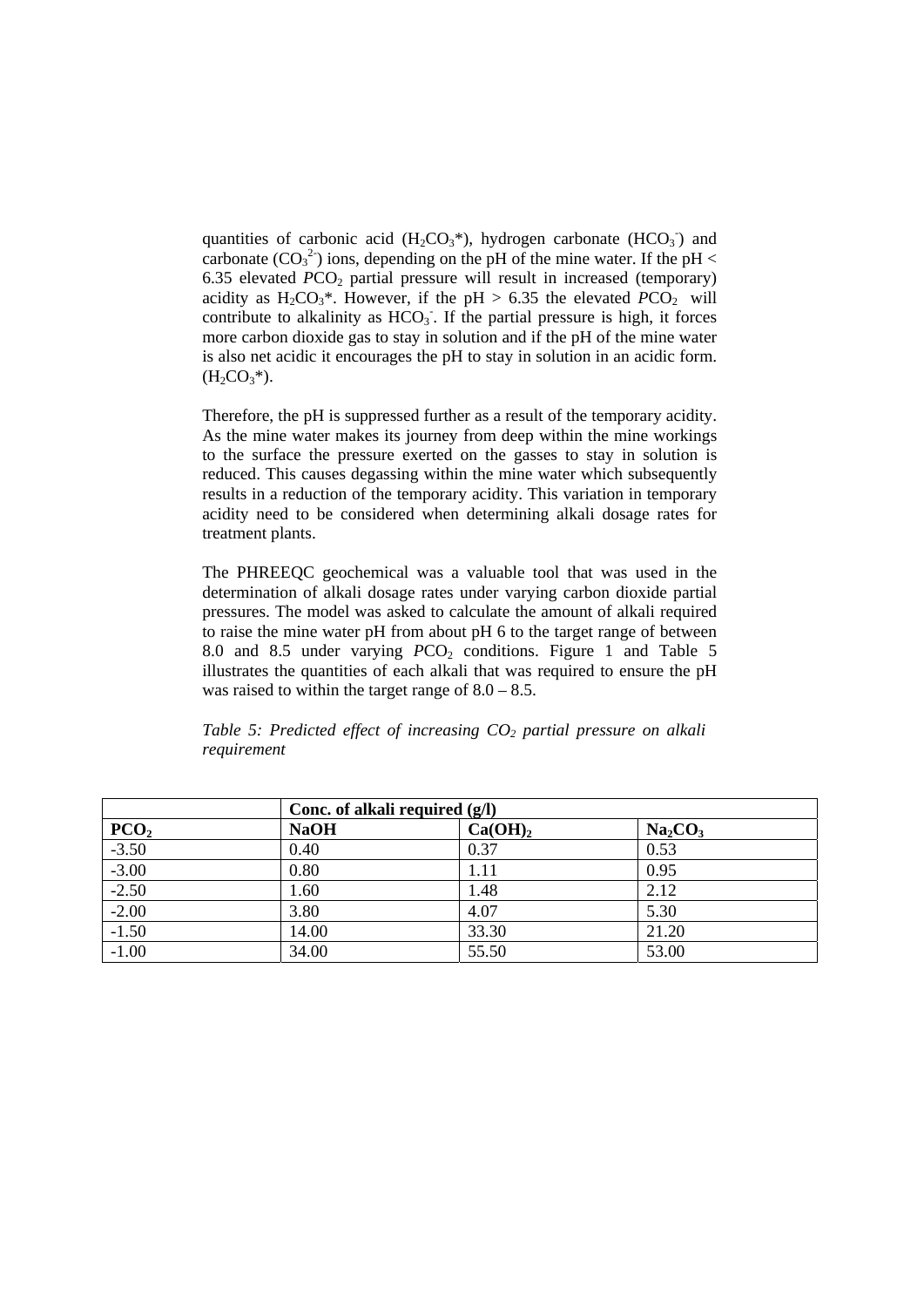

The  $PCO_2$  was gradually raised from atmospheric conditions ( $PCO_2$  = -3.50) to a maximum value of -1.00. The results of the PHRREQC modelling demonstrated a clear increase in the quantity of all three alkalis tested between *PCO*<sub>2</sub> values of -2.00 and -1.50. This implied the active treatment of mine water using alkali dosing is more efficient and cost effective if the mine water is initially allowed to degas and equilibrate with atmospheric gases. Therefore, it is beneficial to allow the mine water to be exposed to atmospheric conditions for a period of time prior to treatment.

Table 6 illustrates the likely mineral phases arising from treatment of the Horden shaft mine water under various  $pH$  and  $PCO<sub>2</sub>$  conditions using the alkali NaOH (caustic soda) .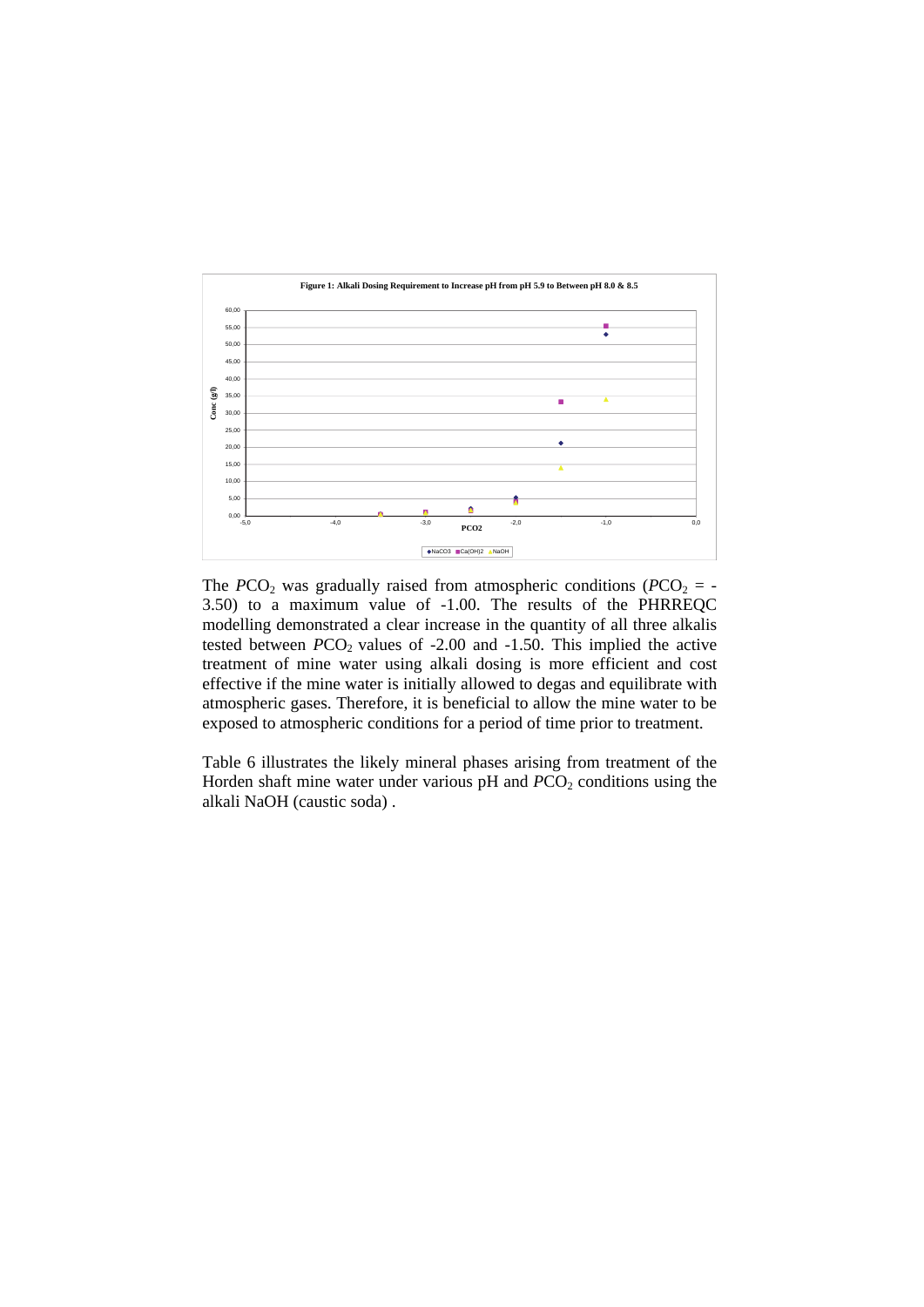*Table 6 – PHREEQC modelling results for Horden mine water under pH and pCO2 conditions. (large positive numbers indicate higher likelihood of precipitation of mineral)* 

| Target pH<br>at    |                               | 8.35 and $\overline{10^{-3.5}}$ | 7.34 and $10^{-3.5}$ | 8.37 and $\overline{10^{-2.5}}$ | 7.18 and $\overline{10^{-2.5}}$ | 8.37 and $\overline{10^{-1.66}}$ | 7.23 and $10^{-1.66}$ |
|--------------------|-------------------------------|---------------------------------|----------------------|---------------------------------|---------------------------------|----------------------------------|-----------------------|
| Variable $pCO2$    |                               |                                 |                      |                                 |                                 |                                  |                       |
| [NaOH]             |                               | 0.0050                          | 0.0017               | 0.1000                          | 0.0470                          | 0.3000                           | 0.0600                |
| required           |                               |                                 |                      |                                 |                                 |                                  |                       |
| $(mole L^{-1})$    |                               |                                 |                      |                                 |                                 |                                  |                       |
|                    | K-Jarosite, $KFe3(SO4)2(OH)6$ | 6.17                            | 8.75                 | 11.50                           | 14.38                           | 11.52                            | 14.31                 |
| Indices            | Goethite, FeOOH               | 10.49                           | 10.34                | 12.29                           | 12.06                           | 12.31                            | 12.09                 |
|                    | Amorphous $Fe(OH)_3$          | 4.86                            | 4.70                 | 6.66                            | 6.43                            | 6.67                             | 6.45                  |
|                    | Dolomite, $CaMg(CO3)2$        | 2.99                            | $-1.04$              | 5.03                            | 0.32                            | 6.46                             | 2.20                  |
| Saturation<br>(SI) | Calcite, $CaCO3$              | 1.43                            | $-0.59$              | 2.45                            | 0.09                            | 3.14                             | 1.03                  |
|                    | Aragonite, CaCO <sub>3</sub>  | 1.28                            | $-0.74$              | 2.30                            | $-0.05$                         | 2.99                             | 0.88                  |
|                    | Gypsum, CaSO <sub>4</sub>     | $-0.06$                         | $-0.05$              | $-0.09$                         | $-0.06$                         | $-0.25$                          | $-0.07$               |

Note: The initial pH of the mine water solution entered into the model was pH 5.9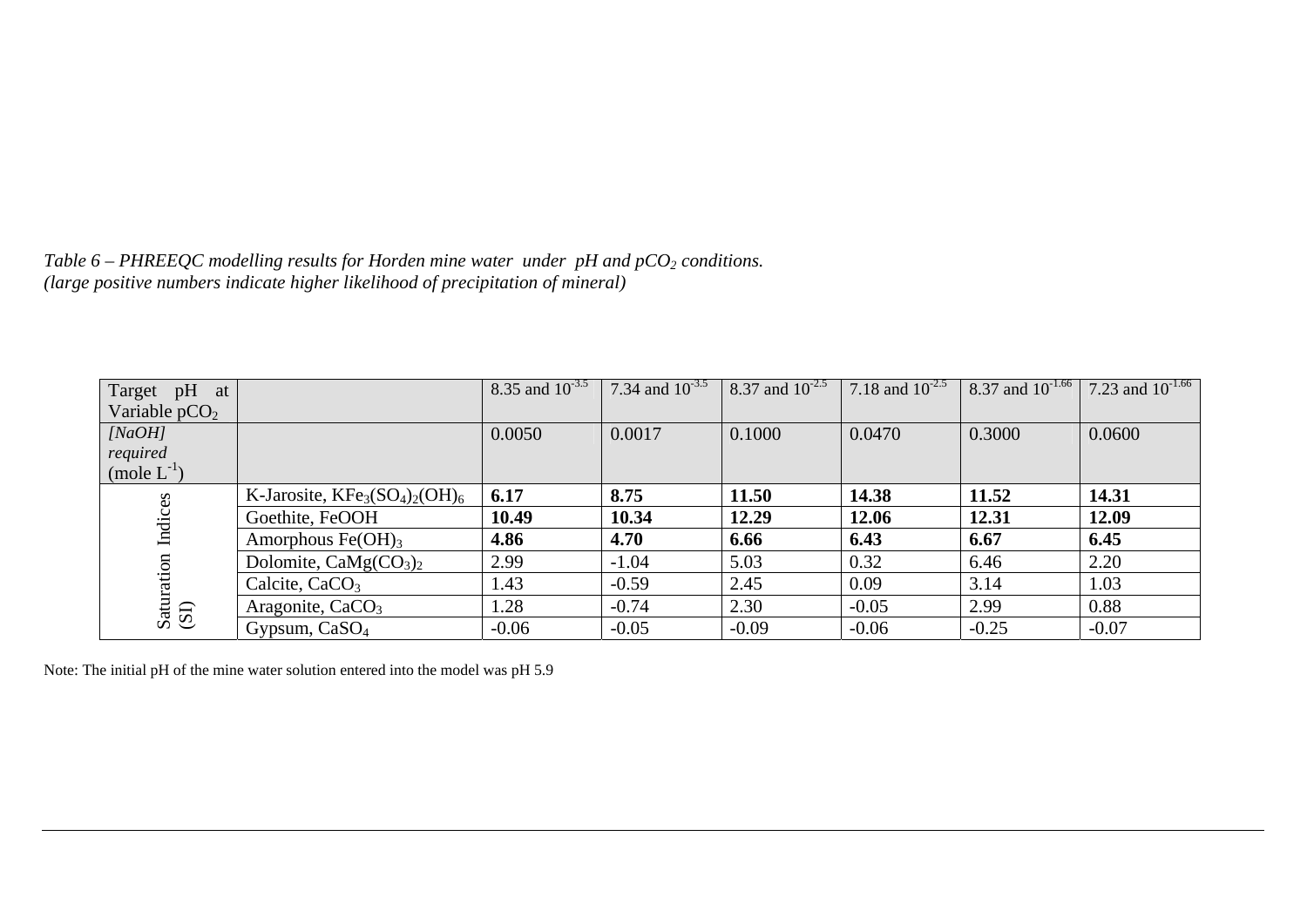According to PHREEQC, there was an increased likelihood of mineral precipitation as  $PCO<sub>2</sub>$  increases. The model also indicated that there was a reduced chance of Ca and Mg carbonate precipitation at a lower pH (ca. 7.3). Once again PHREEQC has indicated that there would be an increase in the required volume of NaOH to raise the pH to the target range as *PCO*<sub>2</sub> increases.

According to the calculated Saturation Indices for gypsum at under varying  $PCO<sub>2</sub>$ , the secondary mineral phase was just below equilibrium (SI = 0). Therefore, this mineral phase could precipitate out of solution if the environmental conditions were favourable. Some form of carbonate solid solution could also form depending on local conditions within the mine water solution.

From the PHREEQC modelling it was possible to determine that aeration of the mine water at Horden shaft would benefit the proposed mine water treatment scheme. This would minimise the amount of alkali required to increase the pH to between 8.0 and 8.5. It should also lower the dissolved  $CO<sub>2</sub>$  content of the mine water and therefore, reduced the temporary acidity. The reduction in dissolved  $CO<sub>2</sub>$  should also reduce the likelihood of carbonate precipitation, under certain environmental conditions.

## *3.4 Determination of chloride concentrations of the precipitation of gypsum using PHREEQC*

IMC/ WYG were asked to investigate the influence of chloride concentrations on gypsum precipitation within mine water abstracted from the Horden shaft. Table 7 shows the initial water quality and atmospheric conditions that were used when running the PHREEQC model.

| <b>Variable</b>               |       |
|-------------------------------|-------|
| Temperature $(^{\circ}C)$     | 17.5  |
| <b>PH</b>                     | 5.9   |
| Alkalinity (mg/L as $CaCO3$ ) | 17    |
| $Ca \, (mg/L)$                | 1630  |
| $Mg$ (mg/L)                   | 1020  |
| $Na$ (mg/L)                   | 21822 |
| $K$ (mg/L)                    | 2020  |
| Fe $(mg/L)$                   | 27.1  |

|  |  |  |  |  |  |  |  |  |  |  |  | Table 7: Water quality for Horden mine water sampled on 30/09/03 |
|--|--|--|--|--|--|--|--|--|--|--|--|------------------------------------------------------------------|
|--|--|--|--|--|--|--|--|--|--|--|--|------------------------------------------------------------------|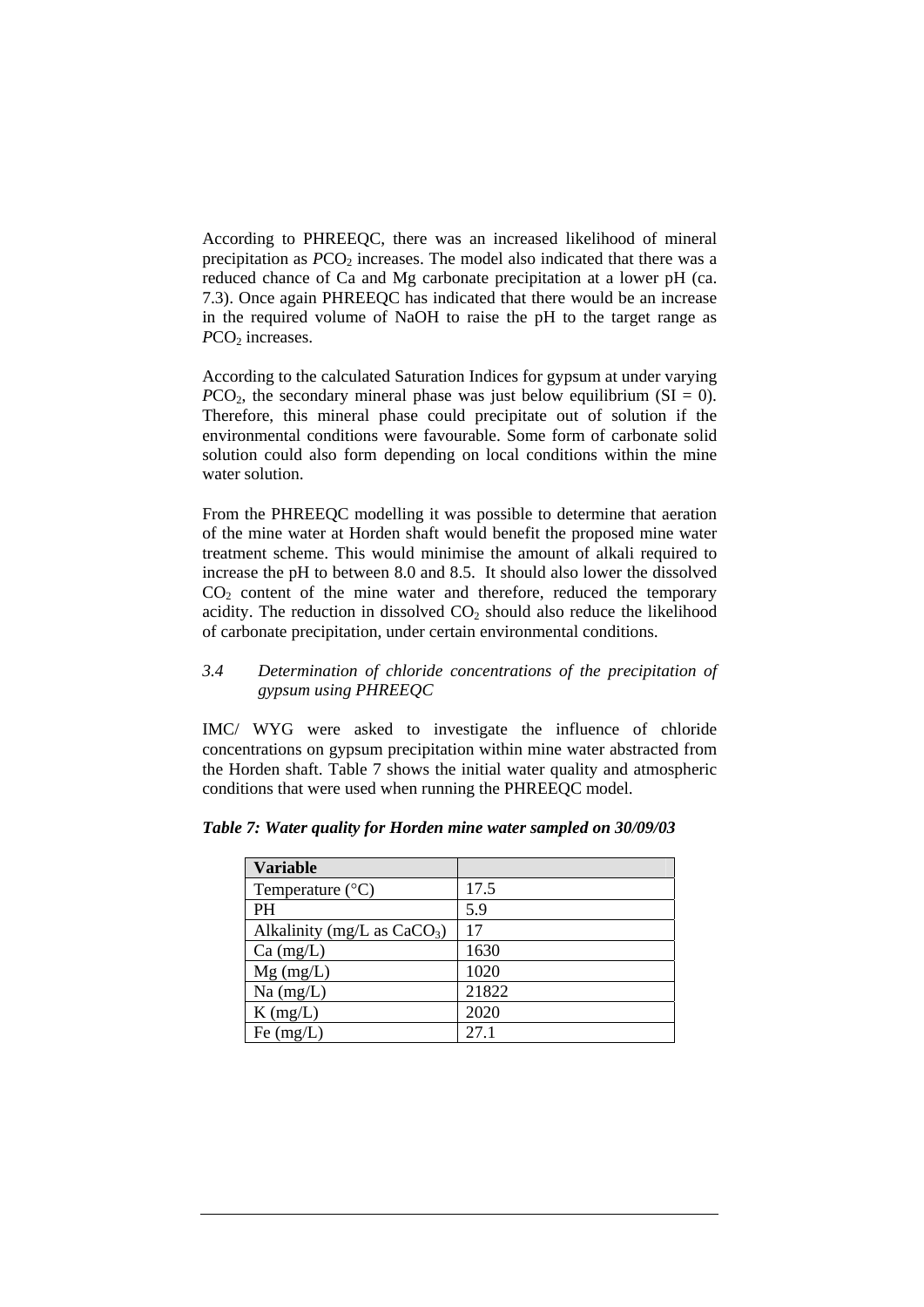| Al $(mg/L)$                   | 0.37         |
|-------------------------------|--------------|
| $Mn$ (mg/L)                   | 2.06         |
| $S(6)$ (mg/L)                 | 3860         |
| $Cl$ (mg/L)                   | 35500        |
| $N(-3)$ (mg/L)                | 6.8          |
| CO <sub>2</sub> (g)           | $10^{-3.5}$  |
| $O_2(g)$                      | $10^{-0.67}$ |
| Caustic soda (mole $L^{-1}$ ) | 0.0017       |

To investigate the possible influence of chloride concentration on gypsum precipitation, the chloride concentration was decreased in successive model runs by increments of 10,000 mg/l, whilst the remaining water chemistry remained the same. To maintain an overall charge balance sodium concentration was decreased by an equivalent amount (i.e. 6,480) mg/l). Table 8 summarises the results of the modelling at different chloride concentrations.

*Table 8: Saturation indices for gypsum for decreasing theoretical chloride concentrations in Horden mine water.* 

|                                 | <b>Solution conditions</b> |        |        |       |
|---------------------------------|----------------------------|--------|--------|-------|
| Chloride concentration $(mg/L)$ | 35,500                     | 25,500 | 15,500 | 5,500 |
| Sodium concentration $(mg/L)$   | 21.822                     | 15.344 | 8,866  | 2,388 |
| <b>Gypsum saturation index</b>  | $-0.02$                    | 0.03   | 0.11   | 0.24  |

The results indicate that there is an increasing likelihood of gypsum precipitating as chloride concentration decreases. This implies that chloride may act to inhibit the potential for gypsum precipitation under certain environmental conditions. This information could be utilised and incorporated into the design of future waste water treatment schemes where there is a problem with excessive secondary phase precipitation.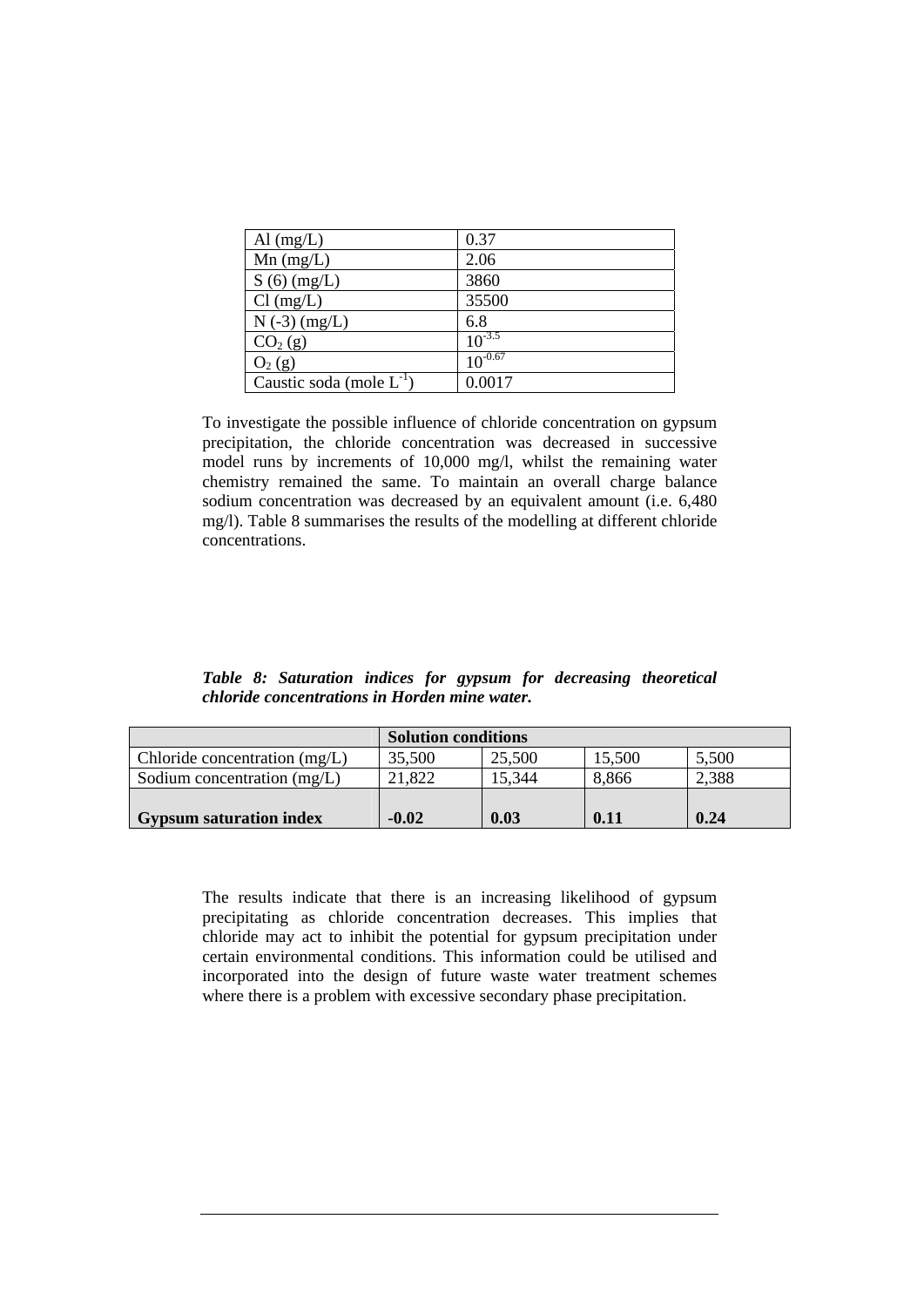#### **4.0 Conclusions**

This paper has demonstrated how geochemical modelling can provide invaluable information on the likely geochemical processes taking place prior to and during the treatment of waste water. Although the work conducted for this paper concentrated predominantly on mine waters, the same principles can be adapted for use with other contaminated waters. The PHREEQC predictive modelling could be used by developers, regulatory authorities and environment agencies to produce a management plan for potentially contaminant generating activities. Such a plan could enable industries to be controlled at optimum efficiency whilst causing minimal detrimental damage on the local, regional and global environment.

The costs associated with remediation are generally substantial. Therefore, it is necessary to consider whether the generated pollution could have been minimised through effective management. If developers had the ability to determine the potential extent of environmental pollution generated by their proposed development through the use of predictive geochemical models, they could anticipate the long-term costs involved in minimising and remediating any environmental impact caused.

Geochemical prediction models could be incorporated into a development's Phase I feasibility study to ensure that the proposed development scheme had considered the implications of contaminant loading of the environment during the initial, main and final stages of the project. Detailed consideration would also have to be given to the environment following completion of the project.

## **Acknowledgements**

The authors would like to thank the Coal Authority for their kind permission to use data acquired from their operations. The views expressed are those of the authors and not necessarily those of IMC/WYG and Newcastle University.

#### **References**

Croxford S J, 2003. Evaluating the Evolution of Mine Water Contamination During the Weathering of a Carboniferous Middle Coal Measures Sequence, *Unpublished PhD thesis.*